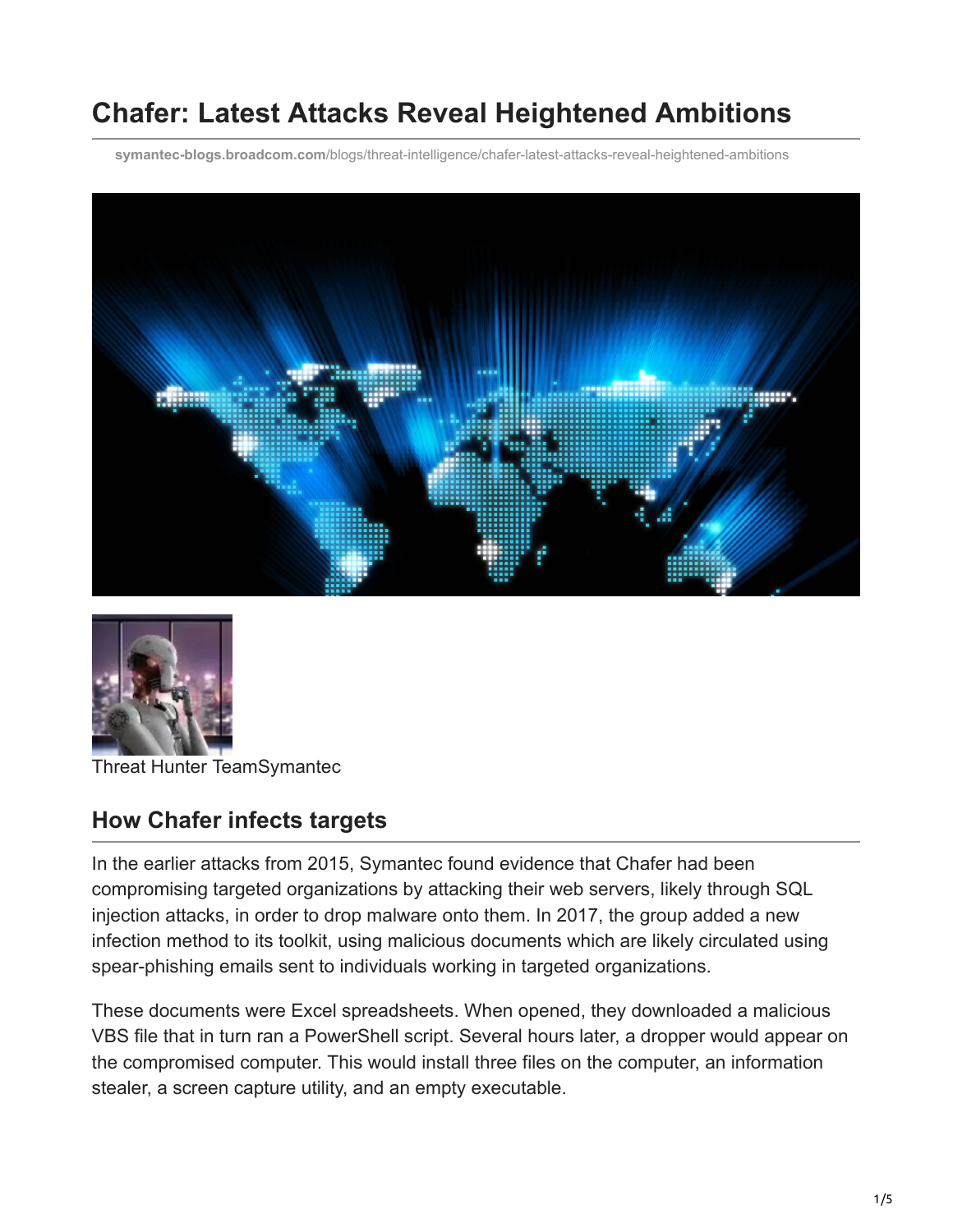The screen capture utility appeared to be used for initial information gathering, as it was only used briefly at the beginning of each infection and not seen again. The information stealer was capable of stealing the contents of the clipboard, taking screenshots, recording keystrokes and stealing files and user credentials. After this initial activity, the attackers usually downloaded more of their tools to the computer using a PowerShell downloader and began moving across the victim's network.

#### **New tools used to compromise networks**

Symantec has seen Chafer use seven new tools in its more recent campaigns, in addition to malware it is previously known to have used. Most of the new tools are freely available, offthe-shelf tools, put to a malicious use. The new tools include:

- **Remcom**: An open-source alternative to PsExec, which is a Microsoft Sysinternals tool used for executing processes on other systems.
- **Non-sucking Service Manager (NSSM**): An open-source alternative to the Windows Service Manager which can be used to install and remove services and will restart services if they crash.
- **A custom screenshot and clipboard capture tool.**
- **SMB hacking tools**: Used in conjunction with other tools to traverse target networks. These tools include the EternalBlue exploit (which was previously used by WannaCry and Petya).
- **GNU HTTPTunnel**: An open-source tool that can create a bidirectional HTTP tunnel on Linux computers, potentially allowing communication beyond a restrictive firewall.
- **UltraVNC**: An open-source remote administration tool for Microsoft Windows.
- **NBTScan**: A free tool for scanning IP networks for NetBIOS name information.

Chafer has also continued to use tools previously associated with the group, including its own custom backdoor Remexi ([Backdoor.Remexi](https://www.symantec.com/security_response/writeup.jsp?docid=2015-110911-3433-99)); the aforementioned PsExec; Mimikatz ([Hacktool.Mimikatz](https://www.symantec.com/security_response/writeup.jsp?docid=2012-042615-3731-99)), a free tool capable of changing privileges, exporting security certificates, and recovering Windows passwords in plaintext; Pwdump [\(Pwdump](https://www.symantec.com/security_response/writeup.jsp?docid=2005-032616-0025-99)) a tool that is used to grab Windows password hashes from a remote Windows computer; and Plink (PuTTY Link) a command-line utility used to create reverse SSH sessions.

Chafer has used these tools in concert to traverse targeted networks. The group has recently adopted NSSM to maintain persistence and install the service which runs Plink on the compromised computer. Plink is then used to open reverse SSH sessions from the attacker's server to the RDP port on the victim computer. This presumably gives them RDP access to the compromised computer.

Once a foothold is established, the attackers use PsExec, Remcom, and SMB hacking tools to begin moving across the victim's network.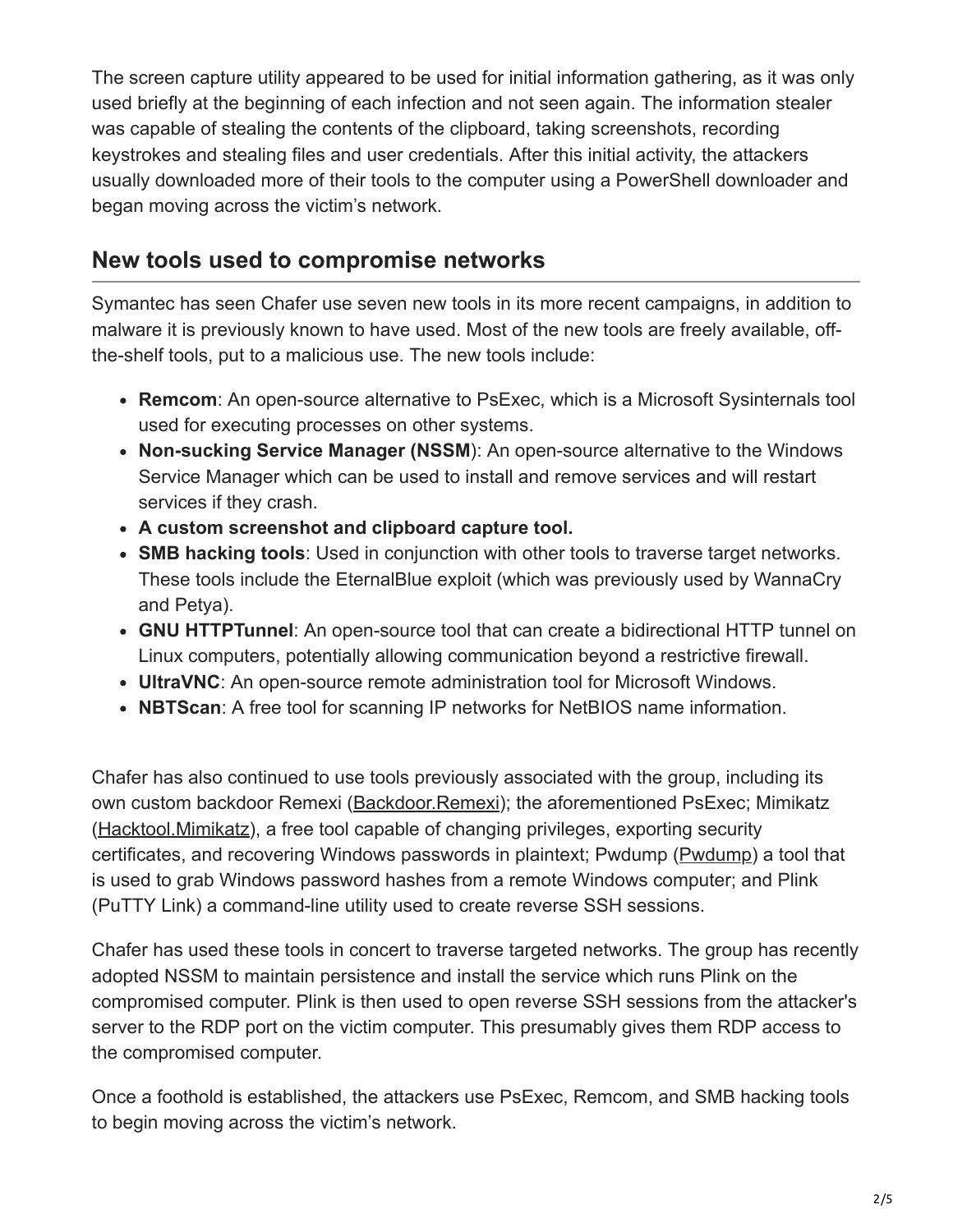### **New infrastructure in use**

Chafer has also begun using new infrastructure. The domain win7-updates[.]com is being used by the group as a command and control address. The domain has been referenced several times in command lines, e.g:

- s224.win7-update[.]com
- s5060.win7-update[.]com
- s21.win7-update[.]com

It has also been embedded in a dropper:

hxxp://wsus65432.win7-update[.]com

Symantec also discovered multiple IP addresses that were used as infrastructure by the attackers. It is unclear whether these were leased or hijacked, but the fact that many of them appear to follow a pattern—with the latter three numbers of each address often running in sequence—makes it likely they were deliberately selected by the attackers.

- 107.191.62[.]45
- 94.100.21[.]213
- 89.38.97[.]112
- 148.251.197[.]113
- 83.142.230[.]113
- 87.117.204[.]113
- 89.38.97[.]115
- 87.117.204[.]115
- 185.22.172[.]40
- 92.243.95[.]203
- 91.218.114[.]204
- 86.105.227[.]224
- 91.218.114[.]225
- 134.119.217[.]84

In one case, Symantec found what appeared to be a staging server used by the attackers. The server belonged to one of the targeted organizations. Copies of many of the tools used by the group were discovered on the server. The attackers didn't even bother hiding their activity and saved items to the desktop, often without renaming them.

## **Links to Crambus?**

Chafer's activities have some links to another group known as Crambus (aka Oilrig). Both groups have been observed using the same IP address for command and control purposes. In addition to this, both groups have been seen using a similar infection vector, namely an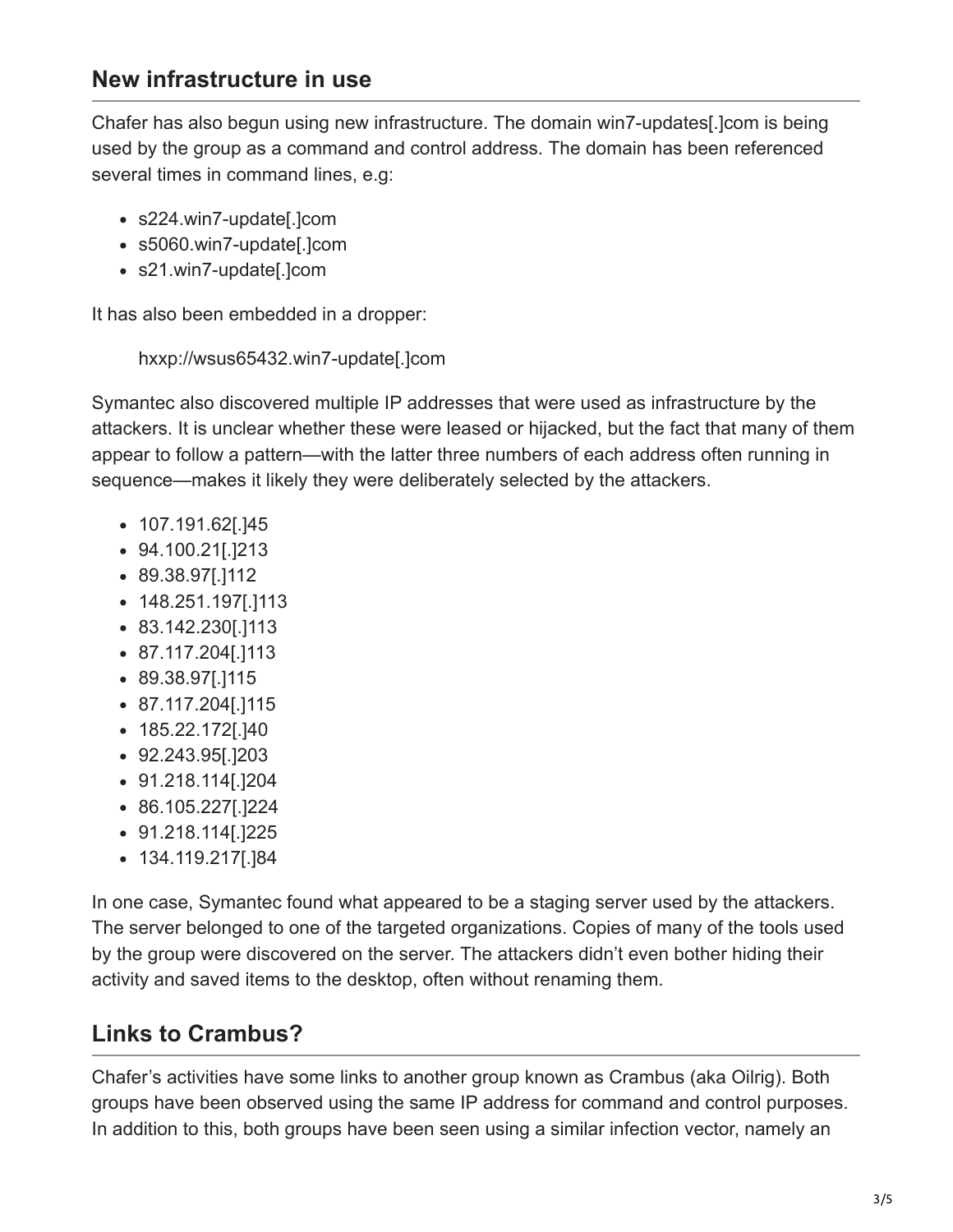Excel document which drops a malicious VBS file. Both VBS files reference the same file path, containing the same misspelling:

"schtasks.exe /create/ F /sc minute /mo 2 /tn "UpdatMachine" /tr %LOCALAPPDATA%\microsoft\Feed\Y658123.vbs"

Are the two groups one and the same? While this may be a possibility, at present there isn't enough evidence to support that hypothesis. What is more likely is that the two groups are known to each other and enjoy access to a shared pool of resources.

### **Growing threat to organizations in the Middle East**

Chafer's recent activities indicate that the group remains highly active, is continuing to hone its tools and tactics, and has become more audacious in its choice of targets. Although a regional actor, the group has followed two trends seen globally among targeted attack groups. The first is a greater reliance on freely available software tools, also known as "living off the land." By limiting their use of malware, groups such as Chafer hope to be less conspicuous on a victim's network and, if discovered, make their attack more difficult to attribute.

The second trend is towards attacks on the supply chain, compromising organizations with the goal of then attacking the customers, or even the customers of the customers, of those organizations. These attacks require more "steps" to reach their ultimate target, which adds additional time and risk for attackers to reach their targets. However these attacks also leverage trusted channels into the eventual target, e.g., through a trusted supplier, allowing attackers to potentially circumvent security systems at the organization they ultimately wish to compromise. These attacks are riskier but come with a potentially higher reward and, if successful, could give the attackers access to a vast pool of potential targets.



**About the Author**

#### **Threat Hunter Team**

#### **Symantec**